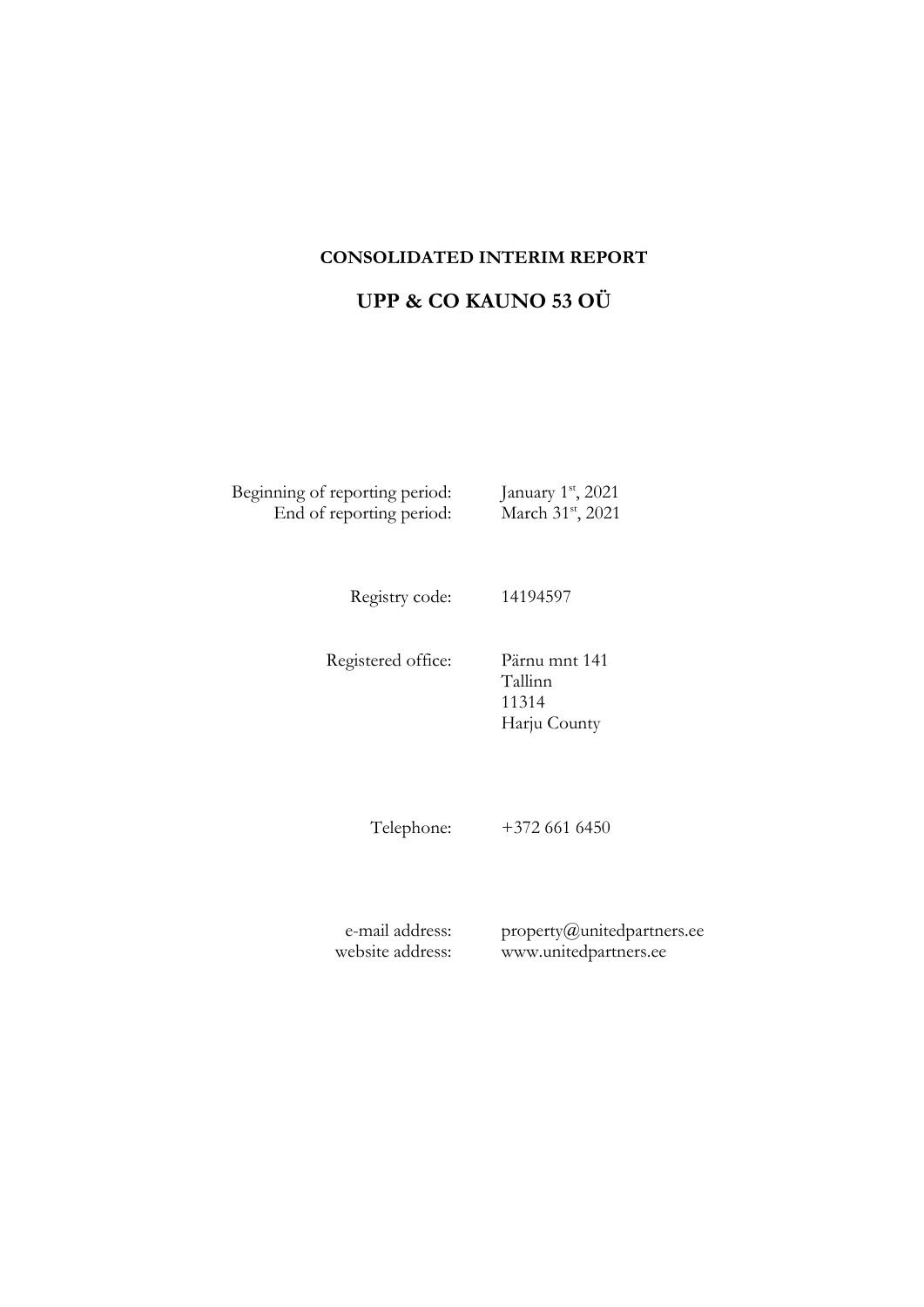# **MANAGEMENT REPORT**

### **General information**

UPP & CO Kauno 53 OÜ, the parent company of the consolidation group, was founded in order to acquire and manage investment property and involve additional capital for these transactions.

In 2017, the company acquired 100% holding in Promalita UAB, a company registered in the Republic of Lithuania, which owns a logistics centre near Vilnius. The net internal area of the centre is 21,232 m2 and it is fully rented out. Rimi retail chain is the anchor tenant.

The consolidation group considers the general (macroeconomic) condition of the operating environment to be good and its impact on economic performance is neutral. Likewise, the business operations of the consolidation group are not affected by seasonality as the economic activity is not cyclical by nature. The activities of the company have no major environmental and social impacts.

No risks related to fluctuations in currency exchange, interest and stock exchange rates have emerged during the financial year and the period of preparation of the report. Since the consolidation group was created solely for its current activities, there are no planned structural changes in business operations.

The management is not in possession of any information concerning trends, uncertainties, claims, obligations or events that could likely have a significant impact on the prospects of the consolidation group in the period following the reporting period outside the regular commercial activities of the consolidation group.

The commercial activities of the consolidation group constitute collecting income from rent, managing the real estate object, and servicing loan obligations. Loan obligations comprise bonds with a fixed interest rate and an investment loan whose interest is also fixed with a derivative contract. In terms of income, there is stable triple net lease income from lessees that is for the most part fixed with medium to long-term contracts and indexed according to inflation. Arising from the commercial activities of the consolidation group, its economic activities and financial results are generally not easily affected by various external factors.

#### **Important events**

Apart from the COVID-19 outbreak, there were no significant events or changes in the Company or the consolidation group during the reporting period. There were no changes or major events in the logistics center or its tenants during the reporting period.

No significant R&D projects or related expenditures are foreseen in the current or subsequent periods. Nor has the Group entered into any commitments or guarantees that could materially affect the results of the next financial periods.

As of the end of the reporting period the property is fully leased.

#### **Comment on economic performance and management report**

Net rental income was 329 799 euros for the first quarter of 2021 (2020 first quarter: 327 570). Operating profit was 242 647 euros for the first quarter of 2021 (2020 first quarter: 253 301). Net income was 85 666 euros for the first quarter of 2021 (2020 first quarter: 83 045).

The consolidation group is profitable and the increase in retained earnings ensures the required flexibility for bond redemption in the future. The Company is not planning to disburse the retained earnings before bond redemption. The Company has gradually reduced its obligation towards OP Bank, which strengthens the cash flow of the Company and provides the fundamentals for increase in profitability in the future.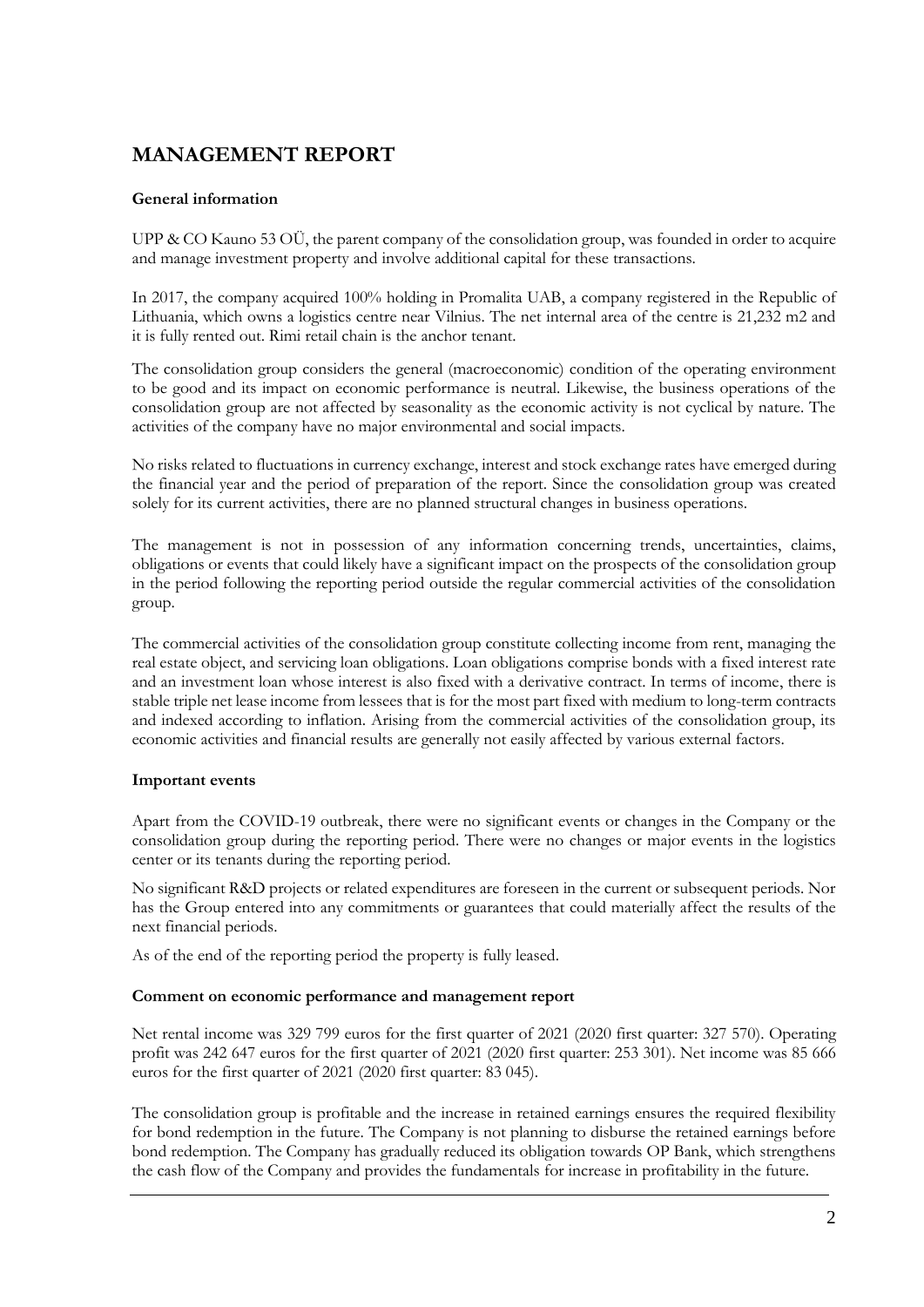No significant events other than regular operating activities, including the timely receipt of rent and utility charges, took place in the first quarter of 2021.

| Financial ratios of the Group | $20213$ months | $20203$ months |
|-------------------------------|----------------|----------------|
| Net profit margin %           | 26%            | 25%            |
| Debt to equity ratio          | 9,38           | 10,36          |
| Debt ratio                    | 0.90           | 0.92           |
| Long-term debt ratio          | 0,76           | 0,92           |
| Return on equity %            | $5,27\%$       | 6,50%          |
| Equity ratio                  | 0,10           | 0,07           |
| Return on assets $\%$         | $0.51\%$       | 0.49%          |

#### **Formulas for ratios**

Net profit margin %, total comprehensice income for the period/net rental income Debt to equity ratio  $=$  interest bearing liabilities/equity

Debt ratio = liabilities/(liabilities+ equity)

Long-term debt ratio  $=$  long-term liabilities/(long-term liabilities  $+$  equity) Return on equity (ROE %) = (net profit/average equity for 12 months) \*100 Equity ratio  $=$  equity/average assets (12 months)

Return on assets (ROA %) = net profit/assets\*100

#### **Management board and Supervisory board**

The management board of UPP & CO Kauno 53 OÜ consists of one member: Marko Tali, Chairman of the Management Board.

The supervisory board of UPP & CO Kauno 53 OÜ consists of three members: Mart Tooming, Tarmo Rooteman, Hallar Loogma.

No remuneration or other benefits are provided to the members of the management board and the supervisory board.

Other than the management board and the supervisory board, the Company has no employees.

Member of Management Board Marko Tali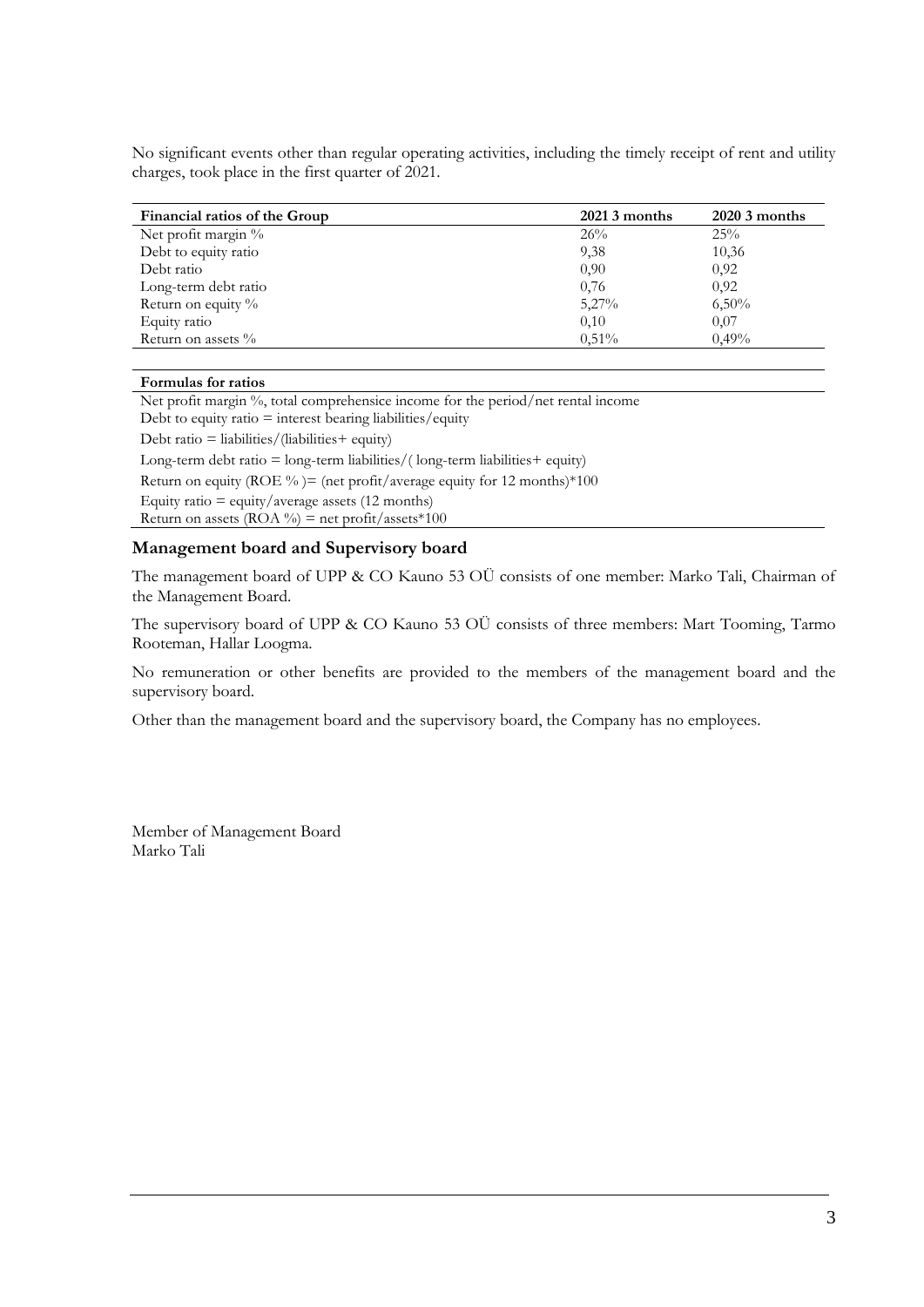# **CONSOLIDATED INTERIM ANNUAL ACCOUNTS**

## **CONSOLIDATED BALANCE SHEET**

(EUR)

|                                     | 31.03.2021    | 31.03.2020 |
|-------------------------------------|---------------|------------|
|                                     |               |            |
| Cash                                | 512 323       | 276 921    |
| Receivables and prepayments         | 7973          | 148 438    |
| Total current assets                | 520 296       | 425 359    |
|                                     |               |            |
| Investment properties               | 15 750 000    | 15 750 000 |
| Tangible fixed assets               | 6 477         | 12 210     |
| Goodwill                            | 587 045       | 800 513    |
| Total fixed assets                  | 16 343 522    | 16 562 723 |
|                                     |               |            |
| <b>TOTAL ASSETS</b>                 | 16 863 818    | 16 988 082 |
|                                     |               |            |
| Short-term loans payable            | 460 000       | 460 000    |
| Payables and prepayments            | 181 207       | 176 074    |
| <b>Total current liabilities</b>    | 641 207       | 636 074    |
|                                     |               |            |
| Long-term loans payable             | 12 310 184    | 12 770 185 |
| Long-term provisions                | 2 2 8 7 6 2 5 | 2 304 861  |
| Total non-current liabilities       | 14 597 809    | 15 075 046 |
|                                     |               |            |
| <b>TOTAL LIABILITIES</b>            | 15 239 016    | 15 711 120 |
|                                     |               |            |
| Share capital                       | 2 500         | 2 500      |
| Retained earnings                   | 1 622 302     | 1 274 462  |
| <b>TOTAL EQUITY</b>                 | 1624802       | 1 276 962  |
|                                     |               |            |
| <b>TOTAL LIABILITIES AND EQUITY</b> | 16 863 818    | 16 988 082 |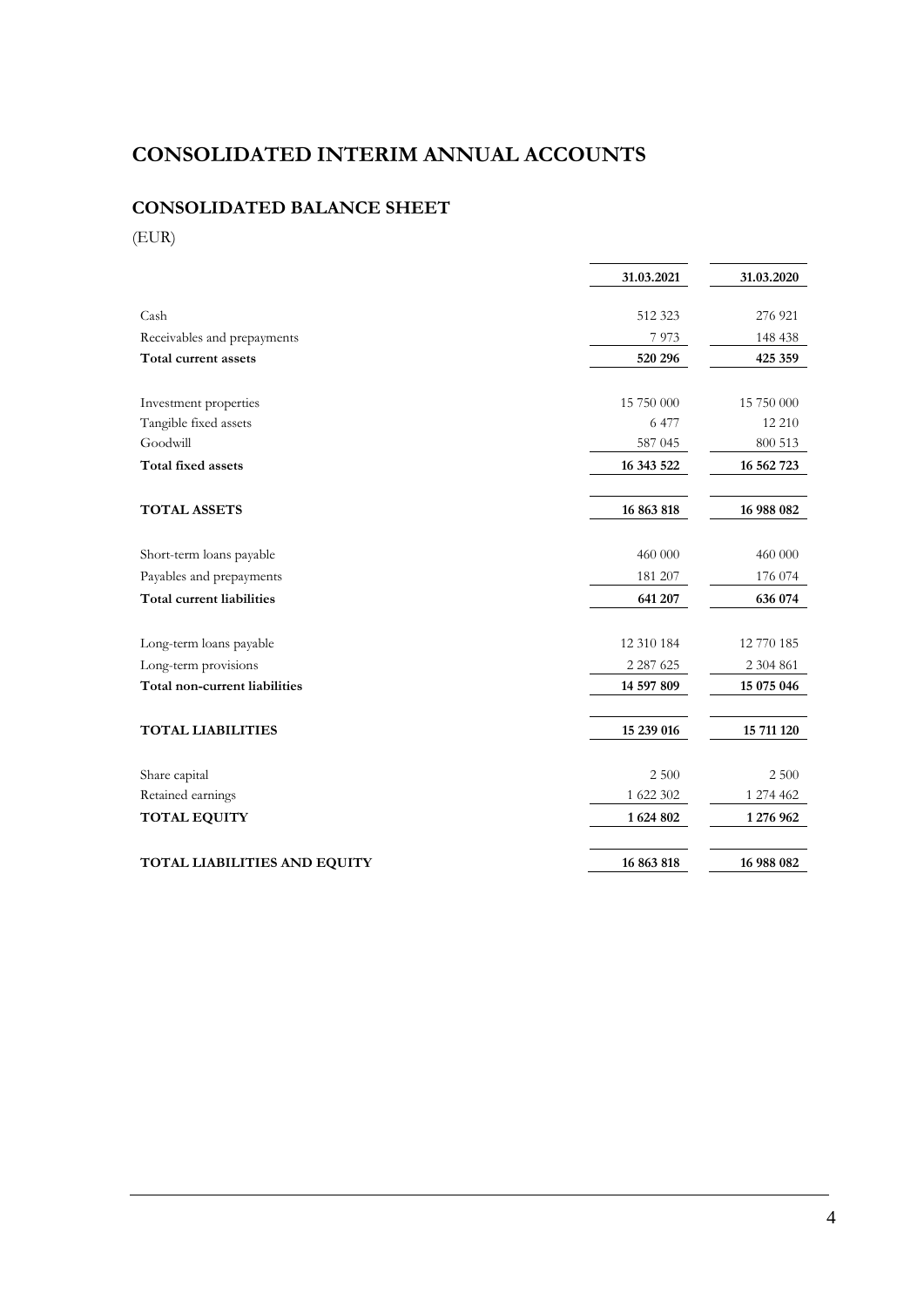## **CONSOLIDATED INCOME STATEMENT** (EUR)

|                                                                          | 2021 1Q   | 2020 1Q   |  |
|--------------------------------------------------------------------------|-----------|-----------|--|
| Sales revenue                                                            | 329 799   | 327 570   |  |
| Other operating expenses                                                 | $-32458$  | $-18982$  |  |
| Staff costs                                                              | -97       | $-81$     |  |
| Depreciation of fixed assets                                             | $-54597$  | $-55206$  |  |
| Operating profit                                                         | 242 647   | 253 301   |  |
| Financial income (expenses)                                              | $-140132$ | $-139177$ |  |
| Profit before income tax                                                 | 102 515   | 114 124   |  |
| Income tax                                                               | $-16849$  | $-31079$  |  |
| Net profit for financial year                                            | 85 666    | 83 045    |  |
| including the share of the owners of the parent<br>company in net profit | 85 666    | 83 045    |  |